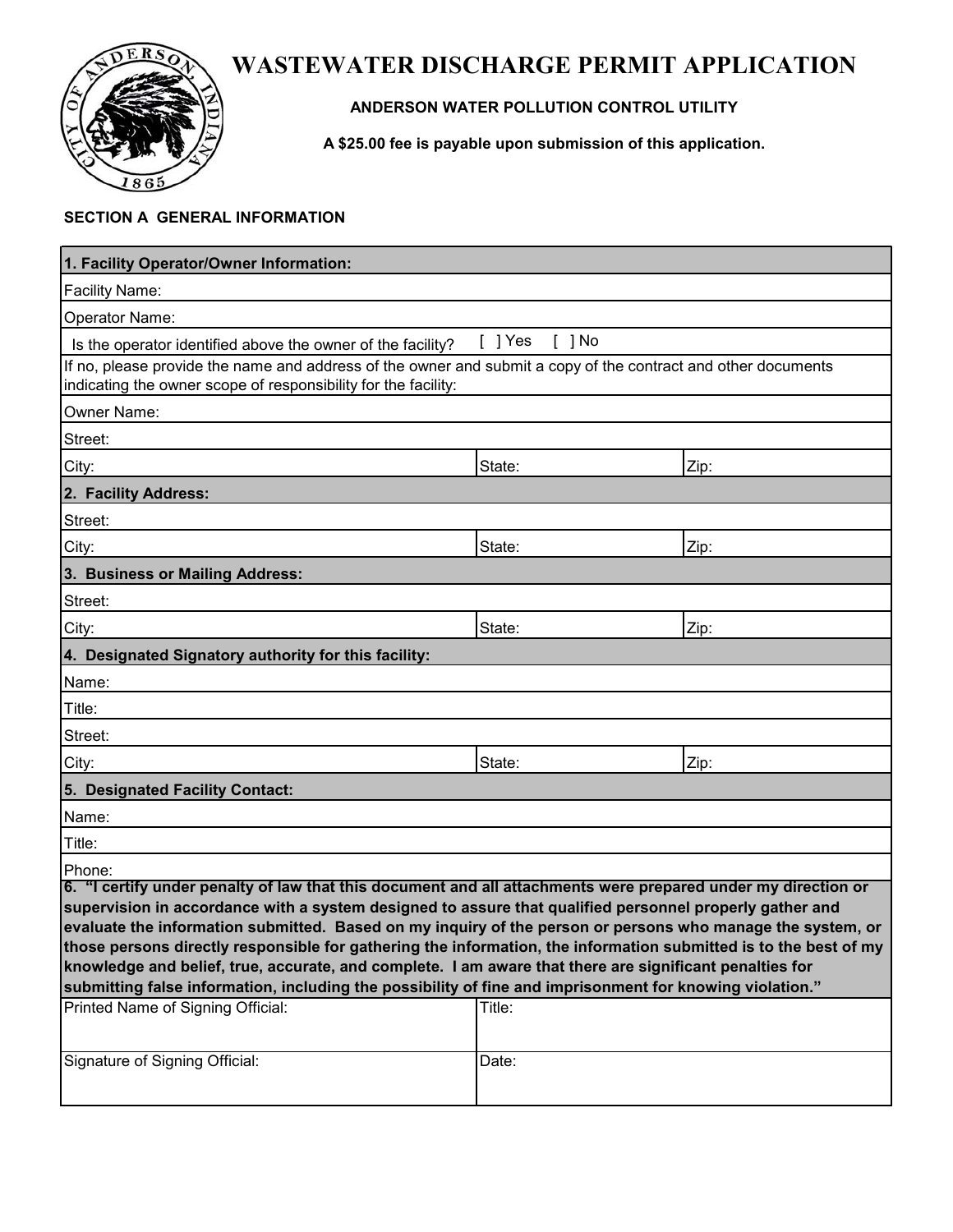#### **SECTION B BUSINESS ACTIVITY**

| $\vert$ 1. If your facility uses any of the following processes listed below, (regardless of whether they generate<br>wastewater, waste sludge, or hazardous wastes), place a check beside that category of business activity. |                                                           |         |                                                                                                            |                                             |  |
|--------------------------------------------------------------------------------------------------------------------------------------------------------------------------------------------------------------------------------|-----------------------------------------------------------|---------|------------------------------------------------------------------------------------------------------------|---------------------------------------------|--|
| [ ] Aluminum Forming                                                                                                                                                                                                           |                                                           |         | <b>Nonferrous Metals Forming</b>                                                                           |                                             |  |
| [ ] Asbestos Manufacturing                                                                                                                                                                                                     |                                                           |         | ] Nonferrous Metals Manufacturing                                                                          |                                             |  |
| [ ] Battery Manufacturing                                                                                                                                                                                                      |                                                           |         | ] Organic Chemicals Manufacturing                                                                          |                                             |  |
| [ ] Can Making                                                                                                                                                                                                                 |                                                           |         | ] Paint and Ink Formulating                                                                                |                                             |  |
| [ ] Carbon Black                                                                                                                                                                                                               |                                                           |         | ] Paving and Roofing Manufacturing                                                                         |                                             |  |
| [ ] Coal Mining                                                                                                                                                                                                                |                                                           |         | ] Pesticides Manufacturing                                                                                 |                                             |  |
| [ ] Coil Coating                                                                                                                                                                                                               |                                                           |         | ] Petroleum Refining                                                                                       |                                             |  |
| [ ] Copper Forming                                                                                                                                                                                                             |                                                           |         | ] Pharmaceutical                                                                                           |                                             |  |
|                                                                                                                                                                                                                                | <b>J Electric and Electronic Components Manufacturing</b> |         | ] Plastic and Synthetic Materials Manufacturing                                                            |                                             |  |
| ] Electroplating                                                                                                                                                                                                               |                                                           |         | <b>Plastics Processing Manufacturing</b>                                                                   |                                             |  |
| ] Feedlots                                                                                                                                                                                                                     |                                                           |         | <b>1 Porcelain Enamel</b>                                                                                  |                                             |  |
| [ ] Fertilizer Manufacturing                                                                                                                                                                                                   |                                                           |         | ] Pulp, Paper, and Fiberboard Manufacturing                                                                |                                             |  |
|                                                                                                                                                                                                                                | [ ] Foundries, (Metal Molding and Casting)                | Rubber  |                                                                                                            |                                             |  |
| [ ] Glass Manufacturing                                                                                                                                                                                                        |                                                           |         | ] Soap and Detergent Manufacturing                                                                         |                                             |  |
| [ ] Grain Mills                                                                                                                                                                                                                |                                                           |         | ] Steam Electric                                                                                           |                                             |  |
| [ ] Inorganic Chemicals                                                                                                                                                                                                        |                                                           |         | ] Sugar Processing                                                                                         |                                             |  |
| I Iron and Steel                                                                                                                                                                                                               |                                                           |         | ] Textile Mills                                                                                            |                                             |  |
| [ ] Leather Tanning and Finishing                                                                                                                                                                                              |                                                           |         | ] Timber Products                                                                                          |                                             |  |
| [ ] Metal Finishing                                                                                                                                                                                                            |                                                           |         | ] Metal Powders                                                                                            |                                             |  |
| Describe any chemicals that are used at this facility, (attach information if available).                                                                                                                                      |                                                           |         |                                                                                                            |                                             |  |
|                                                                                                                                                                                                                                |                                                           |         |                                                                                                            |                                             |  |
|                                                                                                                                                                                                                                |                                                           |         |                                                                                                            |                                             |  |
| A facility with processes inclusive in these business areas could be covered by the Environmental Protection Agency's<br>categorical pretreatment standards.                                                                   |                                                           |         |                                                                                                            |                                             |  |
| involved.                                                                                                                                                                                                                      |                                                           |         | 2. Give a brief description of the operations at this facility including the primary products and services |                                             |  |
|                                                                                                                                                                                                                                |                                                           |         |                                                                                                            |                                             |  |
|                                                                                                                                                                                                                                |                                                           |         |                                                                                                            |                                             |  |
|                                                                                                                                                                                                                                |                                                           |         |                                                                                                            |                                             |  |
| 3. Indicate the applicable Standard Industrial Classification for all processes.                                                                                                                                               |                                                           |         |                                                                                                            |                                             |  |
| a.<br>с.                                                                                                                                                                                                                       |                                                           |         |                                                                                                            |                                             |  |
| b.                                                                                                                                                                                                                             |                                                           | d.      |                                                                                                            |                                             |  |
| 4. Product Volume<br>Past Calendar Year Amounts per Day                                                                                                                                                                        |                                                           |         |                                                                                                            | Estimate this Calendar Year Amounts per Day |  |
| Product<br>Average                                                                                                                                                                                                             |                                                           | Maximum | Average                                                                                                    | Maximum                                     |  |
|                                                                                                                                                                                                                                |                                                           |         |                                                                                                            |                                             |  |
|                                                                                                                                                                                                                                |                                                           |         |                                                                                                            |                                             |  |
|                                                                                                                                                                                                                                |                                                           |         |                                                                                                            |                                             |  |
|                                                                                                                                                                                                                                |                                                           |         |                                                                                                            |                                             |  |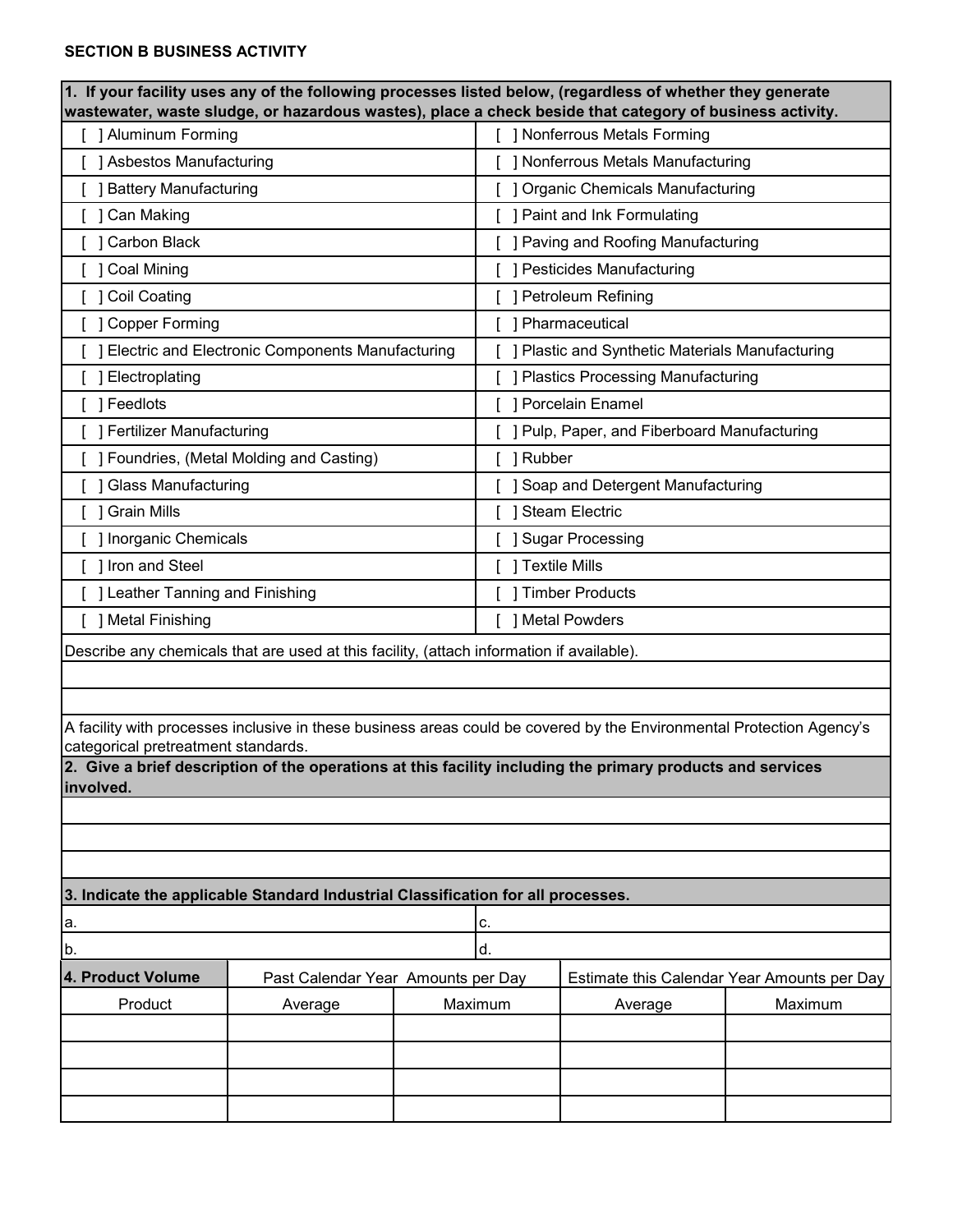#### **SECTION C WATER SUPPLY**

| 1. Water Supply:                         |                         |                   |  |
|------------------------------------------|-------------------------|-------------------|--|
| 2. Name on the Water Bill:               |                         |                   |  |
| 3. Water Service Account Number:         |                         |                   |  |
| 4. List Average Water Usage on Premises: |                         |                   |  |
| Type                                     | Average Water Use/Month | Estimate/Measured |  |
| a. Contact Cooling Water                 |                         |                   |  |
| b. Non-contact Cooling Water             |                         |                   |  |
| c. Boiler Feed                           |                         |                   |  |
| d. Process                               |                         |                   |  |
| e. Sanitary                              |                         |                   |  |
| f. Air Pollution Control                 |                         |                   |  |
| g. Contained in Product                  |                         |                   |  |
| h. Plant and Equipment Washdown          |                         |                   |  |
| i. Irrigation and Lawn Watering          |                         |                   |  |
| Other                                    |                         |                   |  |
| k. Total of A-J                          |                         |                   |  |

# **SECTION D SEWER INFORMATION**

| 1. Building Connection to the City Collection System                                                 |                                                                                    |                     |  |
|------------------------------------------------------------------------------------------------------|------------------------------------------------------------------------------------|---------------------|--|
| For an existing business:<br>a.                                                                      |                                                                                    |                     |  |
|                                                                                                      | Is the building presently connected to the public sanitary sewer system?           |                     |  |
| [ ] Yes: Account Number:                                                                             |                                                                                    |                     |  |
| [ ] No: Have you applied for a sewer hook up?<br>$\lceil$   Yes<br>No.                               |                                                                                    |                     |  |
| For a new business:<br>b.                                                                            |                                                                                    |                     |  |
| $[$ ] Yes $[$ ] No                                                                                   | (i) Will you be occupying an existing vacant building?                             |                     |  |
| [ ] Yes [ ] No                                                                                       | (ii) Have you applied for a building permit if a new facility will be constructed? |                     |  |
| (iii) Will you be connected to the public sanitary sewer?<br>$\lceil$   Yes $\lceil$   No            |                                                                                    |                     |  |
| 2. List the size, location, and flow of each facility sewer which connects to the city sewer system. |                                                                                    |                     |  |
| Sewer Size                                                                                           | Connection or Discharge Point                                                      | <b>Average Flow</b> |  |
|                                                                                                      |                                                                                    |                     |  |
|                                                                                                      |                                                                                    |                     |  |
|                                                                                                      |                                                                                    |                     |  |
|                                                                                                      |                                                                                    |                     |  |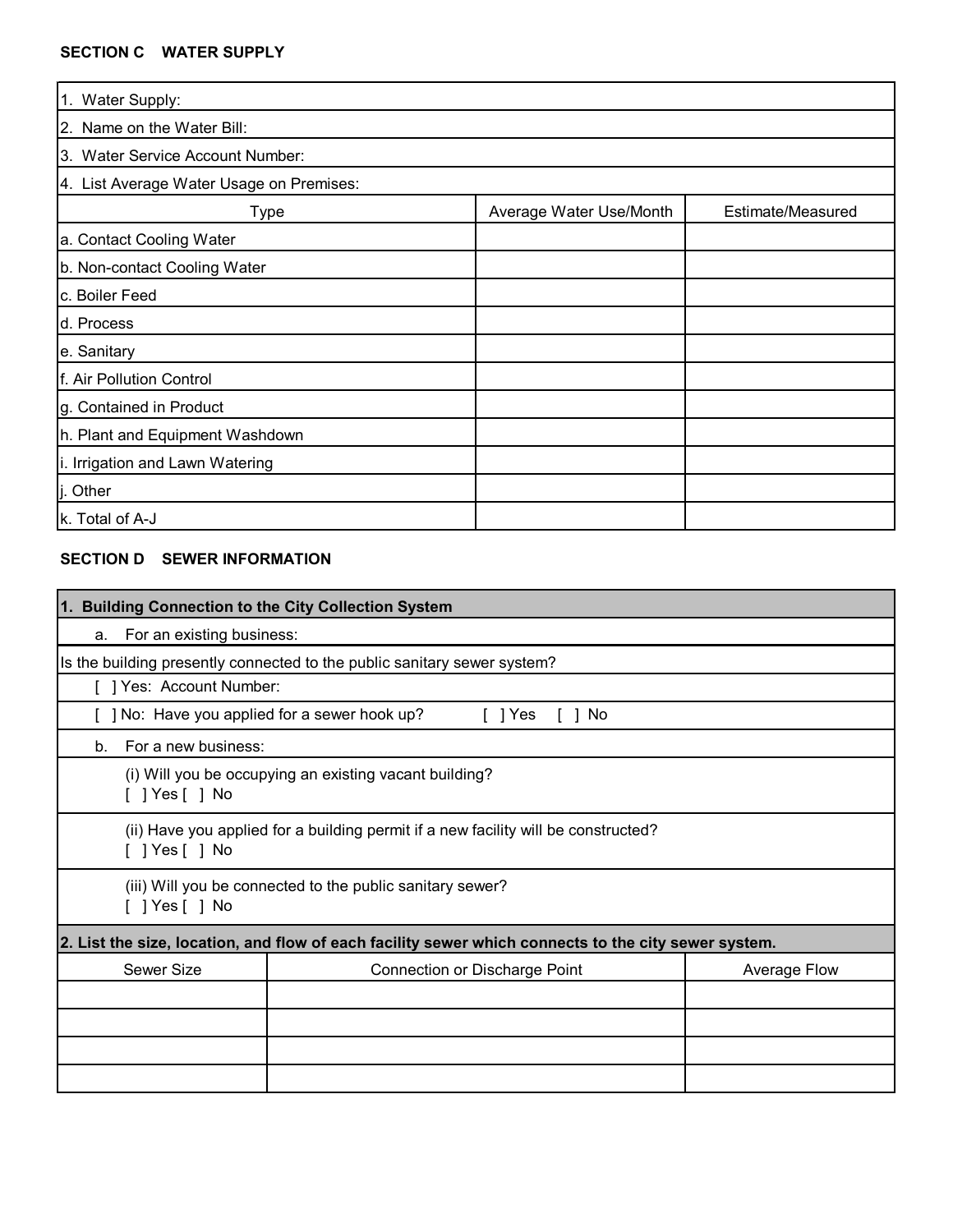| 2. Provide the following information on wastewater flow rate.<br>a. Hours/Day Discharged:<br>Wednesday:<br>Thursday:<br>Monday:<br>Tuesday:<br>Friday:<br>Saturday:<br>Sunday:<br>b. Hours of Discharge:<br>Wednesday:<br>Monday:<br>Tuesday:<br>Thursday:<br>Friday:<br>Saturday:<br>Sunday:<br>c. Hourly Peak Flow Rate:<br>d. Maximum Daily Flow Rate:<br>e. Annual Daily Average:<br>3. If a batch discharge will occur indicate: | 1. Will this facility discharge any waste water other than from the restrooms to the sewer? [ ] Yes [ |  |  | - 1 No |
|---------------------------------------------------------------------------------------------------------------------------------------------------------------------------------------------------------------------------------------------------------------------------------------------------------------------------------------------------------------------------------------------------------------------------------------|-------------------------------------------------------------------------------------------------------|--|--|--------|
|                                                                                                                                                                                                                                                                                                                                                                                                                                       |                                                                                                       |  |  |        |
|                                                                                                                                                                                                                                                                                                                                                                                                                                       |                                                                                                       |  |  |        |
|                                                                                                                                                                                                                                                                                                                                                                                                                                       |                                                                                                       |  |  |        |
|                                                                                                                                                                                                                                                                                                                                                                                                                                       |                                                                                                       |  |  |        |
|                                                                                                                                                                                                                                                                                                                                                                                                                                       |                                                                                                       |  |  |        |
|                                                                                                                                                                                                                                                                                                                                                                                                                                       |                                                                                                       |  |  |        |
|                                                                                                                                                                                                                                                                                                                                                                                                                                       |                                                                                                       |  |  |        |
|                                                                                                                                                                                                                                                                                                                                                                                                                                       |                                                                                                       |  |  |        |
|                                                                                                                                                                                                                                                                                                                                                                                                                                       |                                                                                                       |  |  |        |
|                                                                                                                                                                                                                                                                                                                                                                                                                                       | a. The Number of Discharges per day:                                                                  |  |  |        |
| b. Average discharge per batch:                                                                                                                                                                                                                                                                                                                                                                                                       |                                                                                                       |  |  |        |
| c. Time of the batch discharge:                                                                                                                                                                                                                                                                                                                                                                                                       |                                                                                                       |  |  |        |
| d. Flow rate, (daily):<br>gallons per minute.                                                                                                                                                                                                                                                                                                                                                                                         |                                                                                                       |  |  |        |
| e. Percent of total discharge:                                                                                                                                                                                                                                                                                                                                                                                                        |                                                                                                       |  |  |        |
| 4. Schematic or Flow diagram - For each major activity in which wastewater will be generated draw a diagram of<br>the flow of materials and products generated. Include the flows and the number of unit processes.                                                                                                                                                                                                                   |                                                                                                       |  |  |        |
| Facilities that have checked activities in question 1 of Section B are considered Categorical Industrial Users and should                                                                                                                                                                                                                                                                                                             |                                                                                                       |  |  |        |
| skip to question 6.                                                                                                                                                                                                                                                                                                                                                                                                                   |                                                                                                       |  |  |        |
| 5. For Non-Categorical users only: List the average wastewater discharge, maximum discharge and the type of<br>discharge.                                                                                                                                                                                                                                                                                                             |                                                                                                       |  |  |        |
| <b>Process Description</b><br>Average Flow<br><b>Maximum Flow</b><br>Type of Discharge<br>No.                                                                                                                                                                                                                                                                                                                                         |                                                                                                       |  |  |        |
|                                                                                                                                                                                                                                                                                                                                                                                                                                       |                                                                                                       |  |  |        |
|                                                                                                                                                                                                                                                                                                                                                                                                                                       |                                                                                                       |  |  |        |
|                                                                                                                                                                                                                                                                                                                                                                                                                                       |                                                                                                       |  |  |        |
|                                                                                                                                                                                                                                                                                                                                                                                                                                       |                                                                                                       |  |  |        |
| 6. For Categorical Users: Provide the wastewater discharge flows for each of your processes or proposed                                                                                                                                                                                                                                                                                                                               |                                                                                                       |  |  |        |
| processes.                                                                                                                                                                                                                                                                                                                                                                                                                            |                                                                                                       |  |  |        |
| <b>Regulated Processes</b>                                                                                                                                                                                                                                                                                                                                                                                                            |                                                                                                       |  |  |        |
| Average Flow<br><b>Maximum Flow</b><br>No.<br><b>Process Description</b><br>Type of Discharge                                                                                                                                                                                                                                                                                                                                         |                                                                                                       |  |  |        |
|                                                                                                                                                                                                                                                                                                                                                                                                                                       |                                                                                                       |  |  |        |
|                                                                                                                                                                                                                                                                                                                                                                                                                                       |                                                                                                       |  |  |        |
|                                                                                                                                                                                                                                                                                                                                                                                                                                       |                                                                                                       |  |  |        |
|                                                                                                                                                                                                                                                                                                                                                                                                                                       |                                                                                                       |  |  |        |
| Non-Regulated Processes                                                                                                                                                                                                                                                                                                                                                                                                               |                                                                                                       |  |  |        |
| Average Flow<br>No.<br><b>Process Description</b><br>Maximum Flow<br>Type of Discharge                                                                                                                                                                                                                                                                                                                                                |                                                                                                       |  |  |        |
|                                                                                                                                                                                                                                                                                                                                                                                                                                       |                                                                                                       |  |  |        |
|                                                                                                                                                                                                                                                                                                                                                                                                                                       |                                                                                                       |  |  |        |
|                                                                                                                                                                                                                                                                                                                                                                                                                                       |                                                                                                       |  |  |        |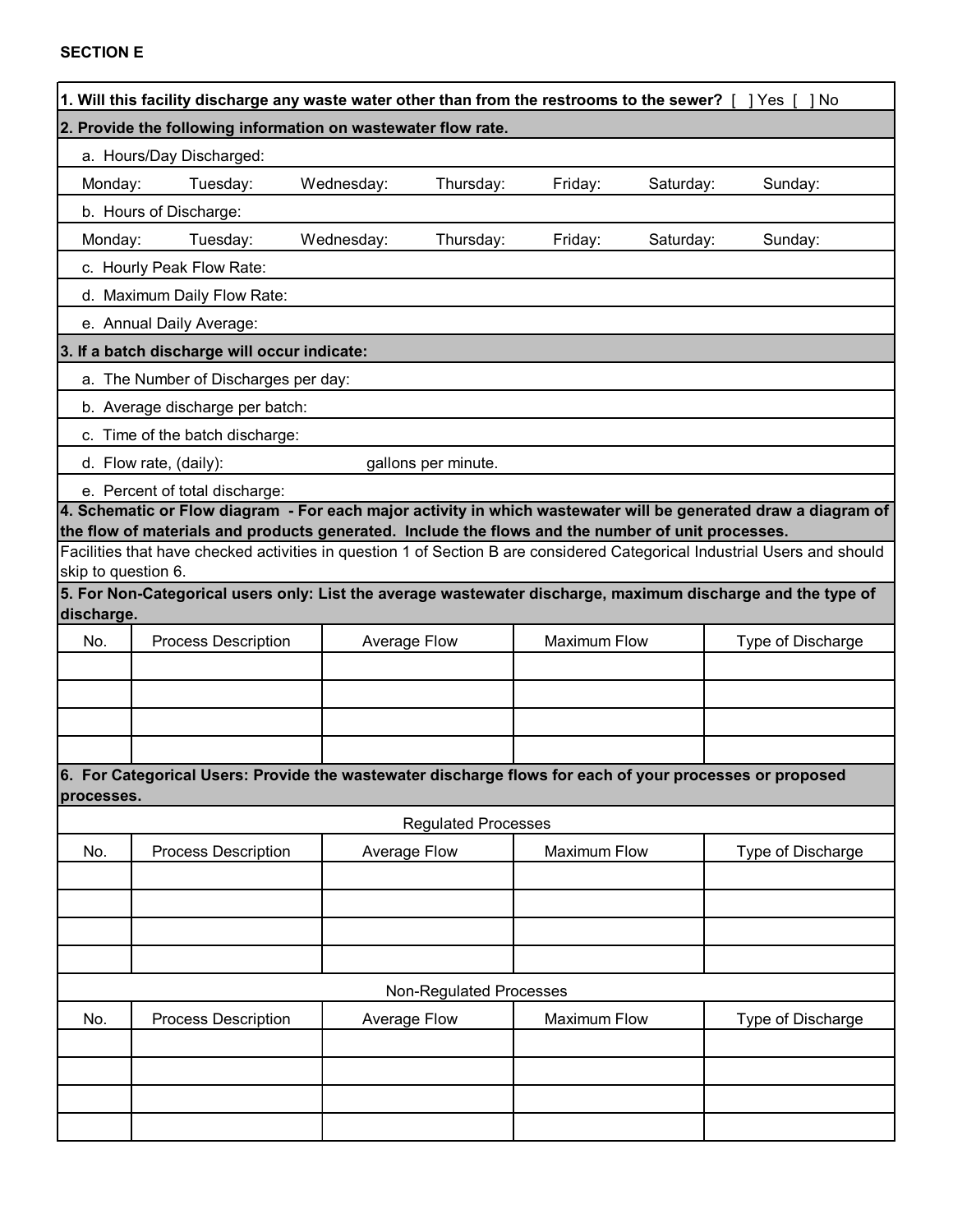| For Categorical users subject to Total Toxic Organic Requirements<br>I7.                                                                                                                                   |      |       |        |
|------------------------------------------------------------------------------------------------------------------------------------------------------------------------------------------------------------|------|-------|--------|
| a. Does or will this facility use any of the toxic organic compounds listed under the TTO standard of the<br>applicable categorical pretreatment standard as published by the EPA, (40 CFR)?<br>Yes [ ] No |      |       |        |
| Yes[]No<br>b. Has a baseline monitoring report been submitted which contains TTO information?                                                                                                              |      |       |        |
| Yes [   No<br>c. Has a toxic organics management plan been developed?                                                                                                                                      |      |       |        |
| 8. Do you have, or plan to have, automatic sampling equipment or continuous wastewater flow metering<br>equipment at this facility?                                                                        |      |       |        |
| Flow Metering<br>Sampling                                                                                                                                                                                  |      |       |        |
| 1 Yes                                                                                                                                                                                                      | 1 No | 1 Yes | i 1 No |
| Do you plan any process changes or expansions in the next three years?<br>19.                                                                                                                              |      |       |        |
|                                                                                                                                                                                                            |      |       |        |

# **SECTION F**

| 1. Check any of the following organics that could potentially be in your discharge: |                                       |
|-------------------------------------------------------------------------------------|---------------------------------------|
| [ ] Acenapthene                                                                     | [ ] 2,4-DinitrophenolAcrolein         |
| [ ] 4,6-dinitro-o-cresol                                                            | [ ] Nitrobenzene                      |
| [ ] Acrylonitrile                                                                   | [ ] N-nitrosodimethylamine            |
| Benezene                                                                            | [ ] N-nitrosodiphenylamine            |
| ] Benzidine                                                                         | [ ] N-nitrosodi-n-propylamine         |
| ] Carbon tetrachloride (tetrachloromethane)                                         | ] Pentachlorophenol                   |
| ] Chlorobenzene                                                                     | ] Phenol                              |
| 1,2,4-Trichlorobenzene                                                              | ] Pharmaceutical                      |
| 1,2,-Dichloroethane                                                                 | ] Bis (2-ethylhexyl) phthalate        |
| 1,1,1-Trichloroethane                                                               | [ ] Plastics Processing Manufacturing |
| ] 1,1,2,2-Tetrachloroethane                                                         | ] Butyl benzyl phthalate              |
| ] Chloroethane                                                                      | [ ] Di-n-butyl phthalate              |
| [ ] Bis(2-chloroethyl) ether                                                        | [ ] Di-n-octyl phthalate              |
| [ ] 2-Chloroethyl vinyl ether (mixed)                                               | [ ] Diethyl phthalate                 |
| [ ] 1,2-Benzanthracene (Benzo(a)anthracene)                                         | [ ] Dimetyl phthalate                 |
| [ ] 2-Chloronapthalene                                                              | ] Beta-endosulfan                     |
| [ ] Benzo(a)pyrene (3,4-benzopyrene)                                                | ] Chrysene                            |
| [] 2,4,6-Trichlorophenol                                                            | ] Toxaphene                           |
| [ ] 3,4-Benzofluoranthene (benzo(b)fluoranthene)                                    | ] Hexachlorbenzene                    |
| [ ] Parachlorometa cresol                                                           | ] Tetrachloroethylene                 |
| [ ] 11,12-Benzofluoranthene (benzo(k)fluoranthene)                                  | ] Isophrone                           |
| [ ] Chloroform (trichloromethane)                                                   | ] Delta-BHC                           |
| ] 2-Chlorophenol                                                                    | ] Napthalene                          |
| ] 1,2-Dichlorobenzene                                                               | ] 2-Nitrophenol                       |
| ] 1,3-Dichlorobenzene                                                               | ] Acenaphthylene                      |
| ] 1,4-Dichlorobenzene                                                               | ] Anthracene                          |
| 13,3-Dichlorobenzidene                                                              | ] 1,12-Benzoperylene                  |
| [ ] 1,1-Dichloroethylene                                                            | ] (Benzo(ghi)perylene)                |
| [ ] 1,2-Trans-dichloroethylene                                                      | [ ] Fluorene                          |
| $[$ ] $(2, 3$ -o-phenlenepyrene)                                                    | [ ] Phenanthrene                      |
| ] 2,4-Dichlorophenol Pyrene                                                         | [ ] 1,2,5,6-Dibenzanthracene          |
| 1,2-Dichloropropane                                                                 | $[ ]$ (dibenzo(a,h)anthracene)        |
| 1,3-Dichloropropylene                                                               | [ $]$ Indeno(1,2,3-cd) pyrene         |
| ] (1,3-Dichloropropene)                                                             | ] Methyl chloride (chloromethane)     |
| ] 2,4-Dimethylphenol                                                                | ] Alpha-BHC                           |